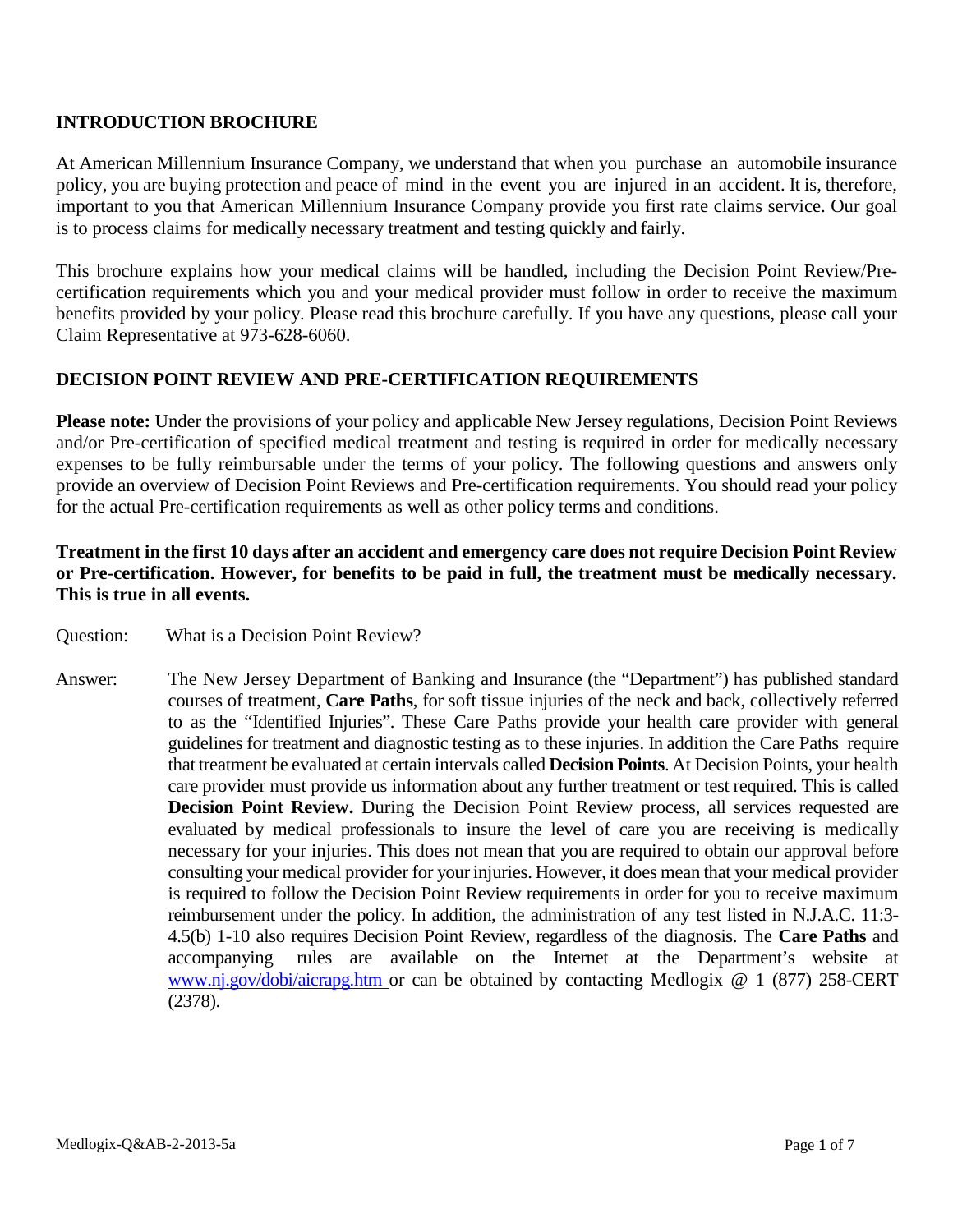Question: What is Pre-certification?

- Answer: Pre-certification is a medical review process for the specific services, test or equipment listed below in (a)-(l). During this process all services, test or equipment requested are evaluated by medical professionals to insure the level of services, tests or equipment you are receiving is medically necessary for your injuries. This does not mean that you are required to obtain our approval before consulting your medical provider for your injuries. However, it does mean that your medical provider is required to follow the Pre-certification requirements in order for you to receive maximum reimbursement under thepolicy.
	- (a) non-emergency inpatient and outpatient hospital care
	- (b) non-emergency surgical procedures
	- (c) extended care rehabilitation facilities
	- (d) outpatient care for soft tissue/disc injuries of the insured person's neck, back and related structures not included within the diagnoses covered by the Care Paths
	- (e) physical, occupational, speech, cognitive or other restorative therapy or other body part manipulation except that provided for Identified Injuries in accordance with Decision Point Review
	- (f) outpatient psychological/psychiatric testing and/orservices
	- (g) all pain management services except as provided for identified injuries in accordance with decision point review
	- (h) home healthcare
	- (i) non-emergency dental restoration
	- (j) temporomandibular disorders; any oral facialsyndrome
	- (k) infusion therapy
	- (l) Durable medical equipment (including orthotics and prosthetics) with a cost or monthly rental in excess of \$75.00.
- Question: What do I need to do to comply with the Decision Point Review and Pre-certification requirements in mypolicy?
- Answer: Just provide us with the name(s) of your medical providers. We will then contact them to explain the entire process. You should also give your medical provider a copy of the "*Dear Provider*  Letter" included with this brochure.
- Question: What are the Vendors hours of operation?
- Answer: Medlogix Hours of Operation 7:00 AM to 7:00 PM EST Monday through Friday (excluding legal holidays)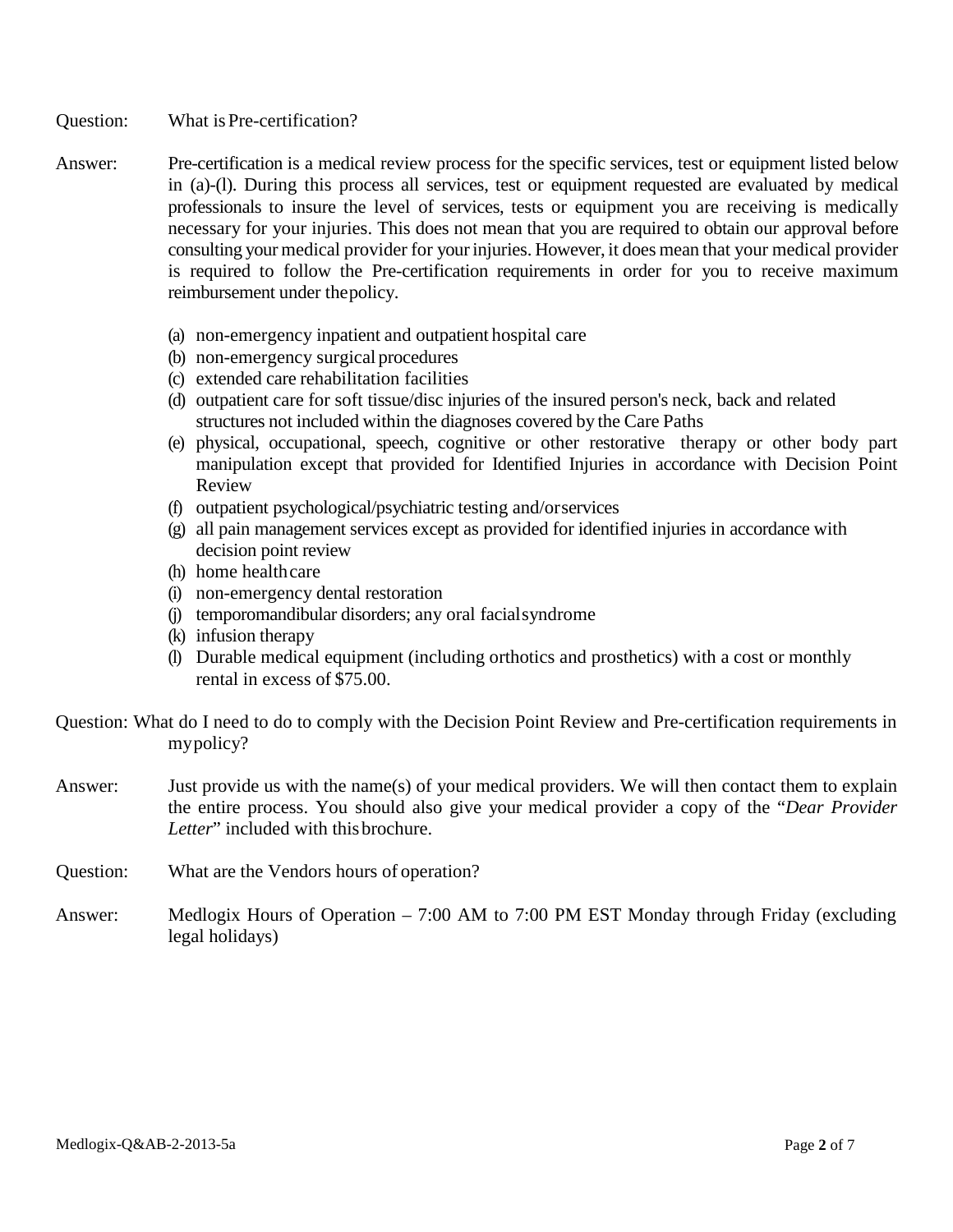- Question: How does the Decision Point Review/Pre-certification Process Work?
- Answer: In order for Medlogix to complete the review, your health care provider is required to submit all requests on the "Attending Physicians Treatment Plan" form. A copy of this form can be found on the DOBI web site [www.nj.gov/dobi/aicrapg.htm, M](http://www.nj.gov/dobi/aicrapg.htm)edlogix's website www.medlogix.com or by contacting Medlogix @ (877) 258-CERT (2378).

The health care provider should submit the completed form, along with a copy of your their most recent/appropriate progress notes and the results of any tests relative to the requested services to Medlogix via fax at (856) 910-2501 or mail to the following address: Medlogix LLC, 300 American Metro Blvd., Suite 170, Hamilton, NJ 08619, ATTN.: Pre-Certification Department. Its phone number is (877) 258-CERT (2378).

The review will be completed within three (3) business days of receipt of the necessary information and notice of the decision will be communicated to both you and your health care provider by telephone, fax and/or confirmed in writing. If your health care provider is not notified within 3 business days, they may continue your test or course of treatment until such time as the final determination is communicated to them. Similarly, if an independent medical examination should be required, they may continue your tests or course of treatment until the results of the examination become available.

# **Denials of decision point review and pre-certification requests on the basis of medical necessity shall be the determination of a physician. In the case of treatment prescribed by a dentist, the denial shall be by a dentist.**

- Question: What is the definition of days?
- Answer: The definition of days is as follows: "Days" means calendar days unless specifically designated as business days.
	- 1. A calendar and business day both end at the time of the close of business hours (7:00 PM EST Monday through Friday (excluding legalholidays).
	- 2. In computing any period of time designated as either calendar or business days, the day from which the designated period of time begins to run shall not be included. The last day of a period of time designated as calendar or business day is to be included unless it is a Saturday, Sunday, or legal holiday, in which event the period runs until the end of the next day which is neither a Saturday, Sunday or legal holiday.
	- 3. Example: Response to a properly submitted provider request is due back no later than 3 business days from the date Medlogix receives the submission. Medlogix receives an Attending Provider Treatment Plan Form by facsimile transmission dated 1:00 PM EST on Wednesday February 6, 2013. Day one of the 3-buisness day period is Thursday, February 7, 2013. Since the 3rd day would be Saturday, February 9, 2013, Medlogix's decision is due no later than close of business Monday, February 11, 2013.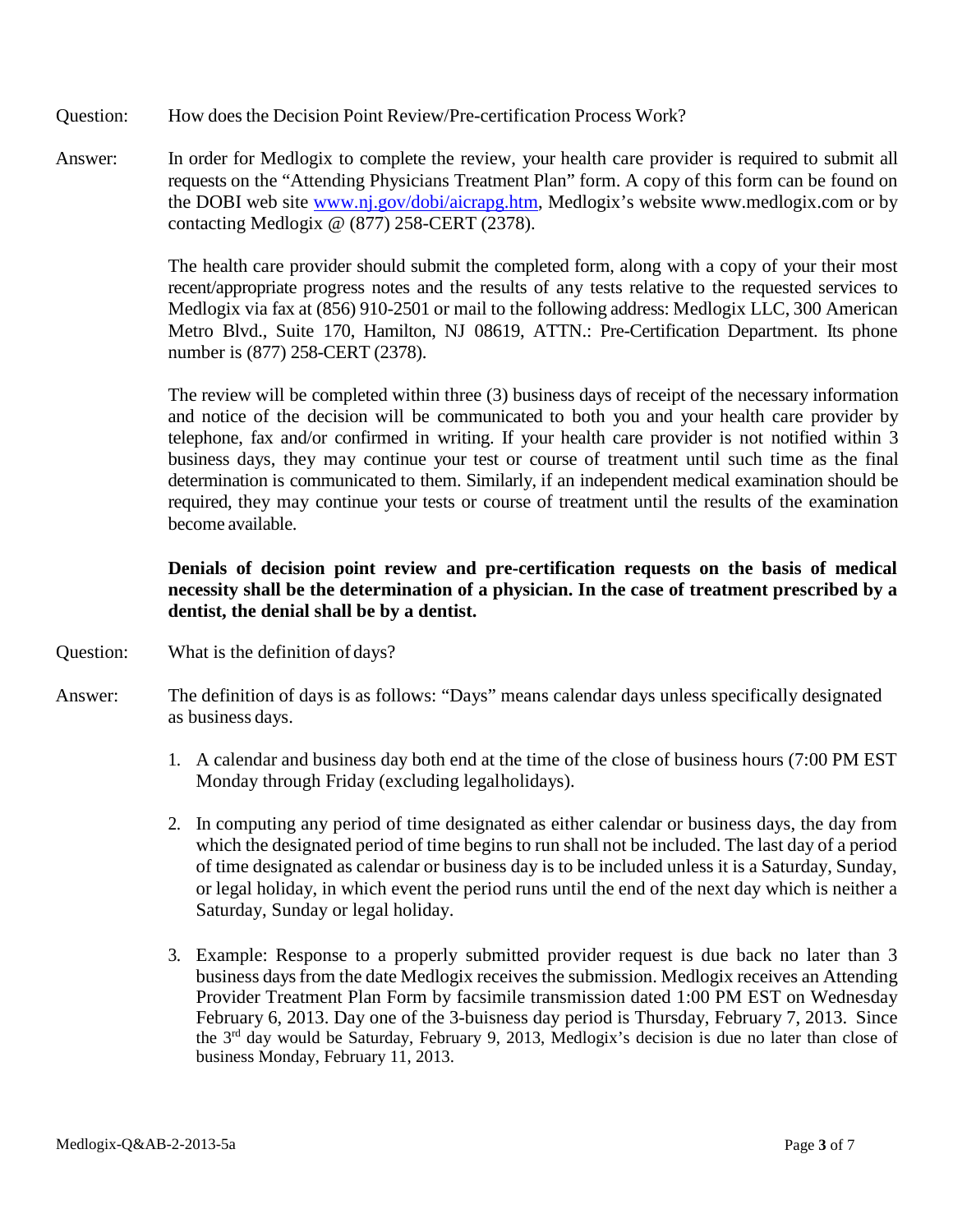#### **INDEPENDENT MEDICAL EXAMS**

- Question: What are the requirements and consequences if I am requested to attend an Independent Medical Exam?
- Answer: If the need arises for Medlogix to utilize an independent medical exam during the decision point review/pre-certification process, the guidelines in accordance to 11:3-4.7(e) 1-7 will be followed. This includes but is not limited to: prior notification to the injured person or his or her designee, scheduling the exam within seven calendar days of the receipt of the attending physicians treatment plan form (unless the injured person agrees to extend the time period), having the exam conducted by a provider in the same discipline, scheduling the exam at a location reasonably convenient to the injured person, and providing notification of the decision within three business days after attendance of the exam. If the examining provider prepares a written report concerning the examination, you or your designee shall be entitled to a copy upon written request.

If you have two or more unexcused failures to attend the scheduled exam, notification will be immediately sent to you, and all health care providers treating you for the diagnosis (and related diagnosis) contained in the attending physicians treatment plan form. The notification will place you on notice that all future treatment, diagnostic testing or durable medical equipment required for the diagnosis (and related diagnosis) contained in the attending physicians treatment plan form will not be reimbursable as a consequence for failure to complywith the plan.

## **INTERNAL APPEAL PROCESS**

Question: Can my health care provider appeal the Pre-Service or Post-Service denial?

Answer: Yes, Prior to making a request for alternate dispute resolution, all appeals must be initiated using the forms established by the NJ Department of Banking and Insurance. The minimum required information (identified by form section number) is as follows: KEY DATES (sections 1-2) CLAIM INFO (sections 3-5) PATIENT INFO (sections 6-7 and 9-13) PROVIDER/FACILITY INFO (sections 14-25) DOCUMENTS INCLUDED INFO (section 29 indicated with asterisk) PRE-SERVICE APPEALS ISSUES INFO (sections 30-31, and 32, 33, or 34) POST-SERVICE APPEALS ISSUES INFO (sections 30-31, 33 and/or 38 and 34-36 if completing section 38) PRE-SERVICE SIGNATURE INFO (sections 35-36) POST-SERVICE SIGANTURE INFO (sections 39-40).

> Failure to follow these requirements will be considered an incomplete submission and will result in an administrative denial. This incomplete submission does not constitute acceptance within the required timeframes for Pre-service and Post-service appeals.

Failure to complete the Internal Appeals procedures as outlined in 11:3-4.7B on the forms established by the Department prior to filing arbitration or litigation will invalidate any assignment of benefits.

Completion of the internal appeal process means timely submission of an appeal and receipt of the response prior to filing for alternate dispute resolution. Except for emergency care as defined in N.J.A.C. 11:3-4.2, any treatment that is the subject of the appeal that is performed prior to the receipt by the provider of the appeal decision shall invalidate the assignment of benefits.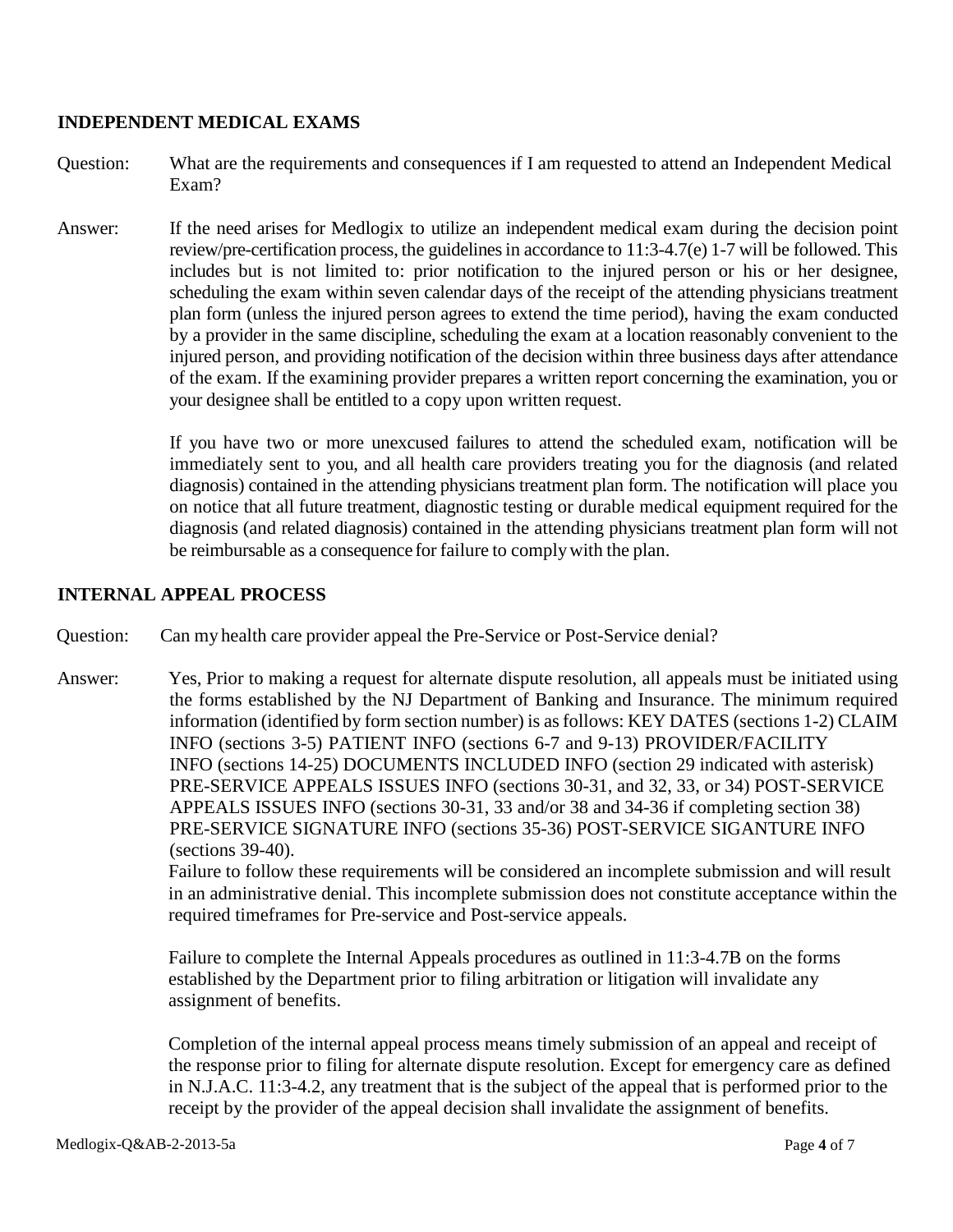There are two types of appeals (with specific workflows) that can be considered:

Pre-service: an appeal of the denial or modification of a decision point review or precertification request prior to the performance or issuance of the requested medical procedure, treatment, diagnostic test, other service, and/or durable medical equipment on the grounds of medical necessity.

The Pre-service appeal form and any supporting documentation shall be submitted by the provider to Medlogix via fax @ (856) 910-2501 or in writing @ 300 American Metro Blvd., Suite 170, Hamilton, NJ 08619.

A pre-service appeal shall be submitted no later than 30 days after receipt of a written denial or modification of requested services.

Decisions on pre-service appeals shall be issued by the insurer or its designated vendor to the provider who submitted the appeal no later than 14 days after receipt of the pre-service appeal form and any supporting documentation. If it's determined that the new information submitted with the appeal requires the need of an expert report or addendum to expert report (ie: Peer Review, Independent Medical Exam, Medical Director Review, etc…) to properly respond to the appeal, an additional 10 days will be added to the response time requirement.

Post-service: an appeal subsequent to the performance or issuance of the services and/or what should be reimbursed.

The Post-service appeal form and any supporting documentation shall be submitted by the provider to Medlogix via fax @ (856) 552-1999 or in writing @ 300 American Metro Blvd., Suite 170, Hamilton, NJ 08619.

A post-service appeal shall be submitted at least 45 days prior to initiating alternate dispute resolution pursuant to N.J.A.C. 11:3-5 or filing an action in Superior Court.

Decisions on post-service appeals shall be issued by the insurer or its designated vendor to the provider who submitted the appeal no later than 30 days after receipt of the appeal form and any supporting documentation. If it's determined that the new information submitted with the appeal requires the need of an expert report or addendum to an expert report (ie: Professional Code Review, Medical Bill Audit Report, UCR Analytical Analysis, etc…) to properly respond to the appeal, an additional 10 days will be added to the response time requirement.

The appeal process described above provides only one-level of appeal prior to submitting the dispute to alternate dispute resolution. A provider cannot submit a pre-service appeal and then a post-service appeal on the same issue. The preapproval of the treatment and the reimbursement for that treatment are separate issues. A provider can submit a pre-service appeal for the treatment and then a post-service appeal for the reimbursement for that treatment.

If a claimant or provider retains counsel to represent them during the Internal Appeal Procedures, they do so strictly at their own expense. No reimbursement will be issued for counsel fees or any other costs, regardless of the outcome of the appeal.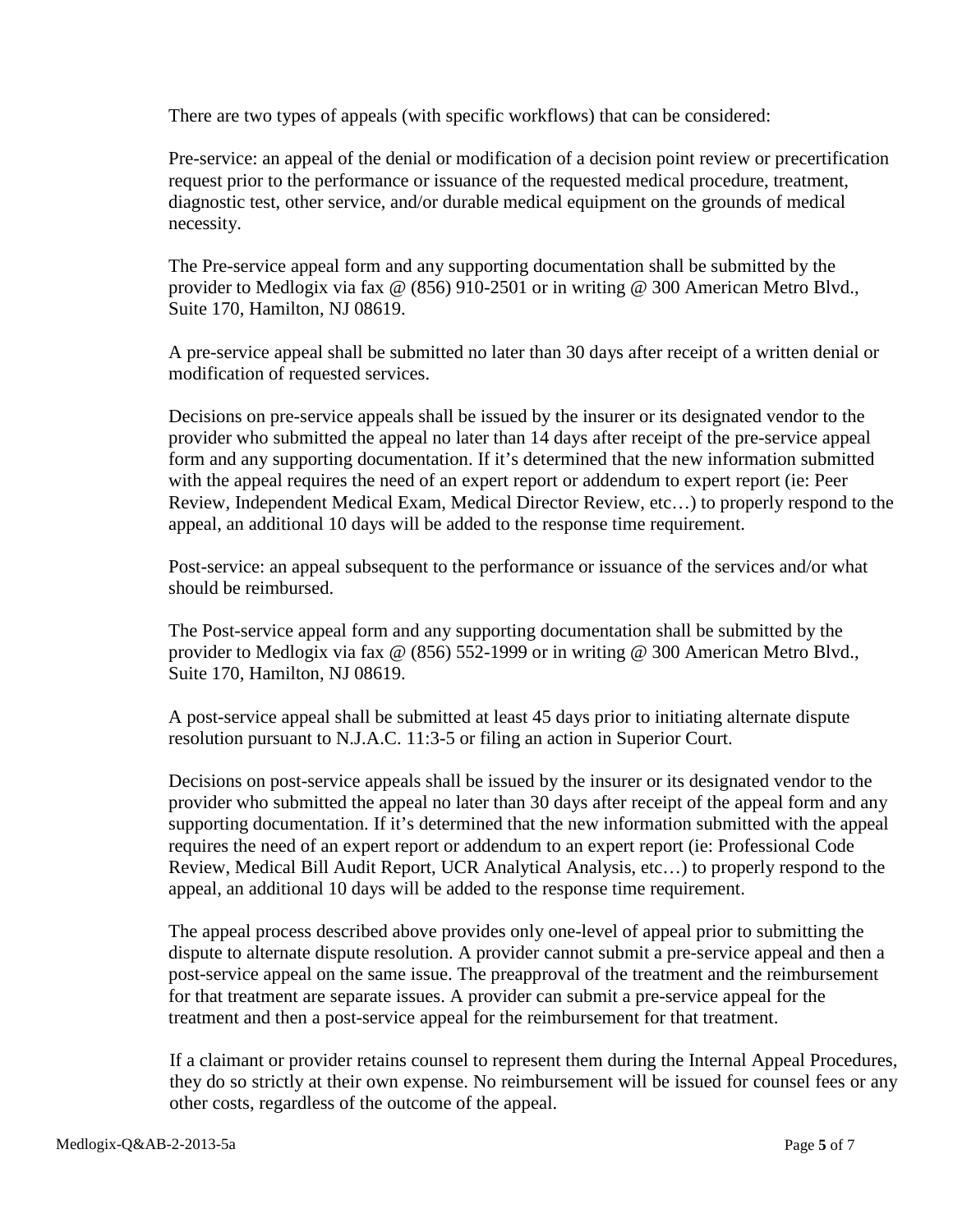## **VOLUNTARY UTILIZATION PROGRAM**

Question: Does the plan provide voluntary networks for certain services, tests or equipment?

Answer: In accordance with the regulations, the plan includes a voluntary utilization program for:

- 1. Magnetic Resonance Imagery
- 2. Computer Assisted Tomography
- 3. The electro diagnostic tests listed in N.J.A.C. 11:3-4.5(b)1 through 3 except for needle EMGs, H-reflex and nerve conduction velocity (NVC) tests performed together by the treating physician
- 4. Durable medical equipment (including orthotics and prosthetics) with a cost or monthly rental in excess of \$75.00
- 5. Services, equipment or accommodations provided by an ambulatory surgery facility

#### Question: How do I gain access to one of these networks?

Answer: When one of the above listed services, tests or equipment is requested through the decision point review/pre-certification process, a detailed care plan evaluation letter containing the outcome of the review is sent to you, and the requesting health care provider. The notice will include how to acquire a list of available preferred provider networks, with phone numbers and addresses, to obtain the medically necessary services, tests or equipment requested. In accordance with N.J.A.C.11:3-4.4(g), failure to use an approved network will result in an additional co-payment not to exceed 30 percent of the eligible charge.

> In addition to securing a list of preferred provider networks through the process outlined in the paragraph above, visit Medlogix's website @ www.medlogix.com, contact Medlogix by phone @ (877) 258- CERT (2378), via fax @ (856) 910-2501, or in writing @ 300 American Metro Blvd., Suite 170, Hamilton, NJ 08619.

## **PENALTY CO-PAYMENTS**

- Question: Why would payment of my bills for health care services, tests and durable medical equipment be subject to additional co-pay, and how much is it?
- Answer: If you're health care provider does not comply with the decision point review/pre-certification previsions of the plan, including failure to submit a request for decision point review/precertification or failure to provide clinically supported findings that support the request, payment of those services rendered will result in a co-payment of 50% (in addition to any deductible or copayment that applies under the policy) for medically necessary treatment and tests and equipment. Keep in mind that treatment which is not medically necessary is not reimbursable under the terms of the policy.

If you do not utilize a network provider/facility to obtain those services, tests or equipment listed in the voluntary utilization review program section, payment for those services rendered will result in a co-payment of 30% (in addition to any deductible or co-payment that applies under the policy) for medically necessary treatment, tests and equipment. Keep in mind that treatment